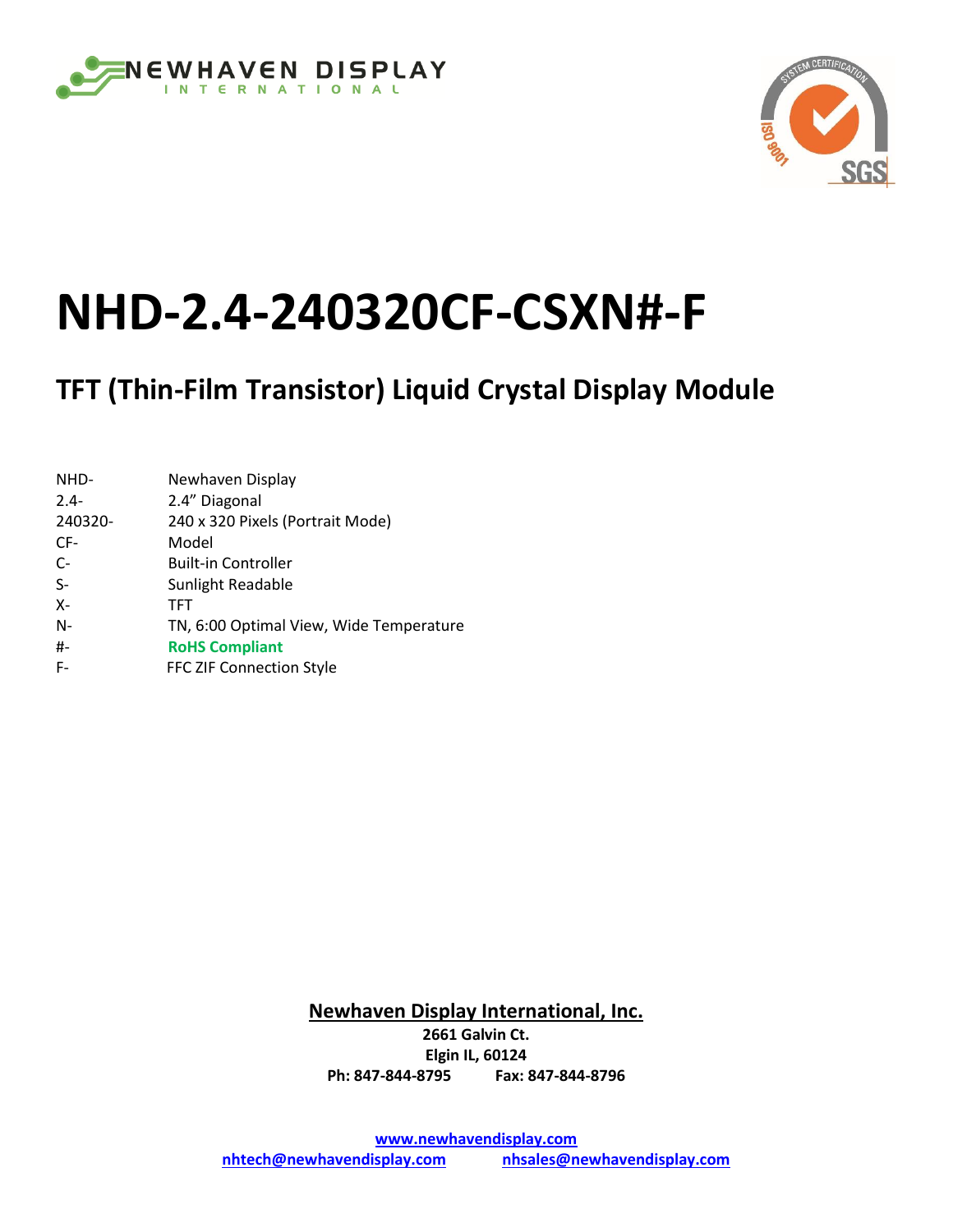#### **Document Revision History**

| <b>Revision</b> | Date    | <b>Description</b>                                          | <b>Changed by</b> |
|-----------------|---------|-------------------------------------------------------------|-------------------|
| 0               | 5/21/15 | <b>Initial Release</b>                                      | AK                |
| 1               | 6/22/15 | Bezel design & Backlight circuit updated                    | AK                |
| $\overline{2}$  | 10/1/15 | Mechanical Drawing, Supply Voltage, Supply Current and      | <b>SB</b>         |
|                 |         | <b>Brightness Updated</b>                                   |                   |
| 3               | 2/17/16 | <b>Brightness Updated, Datasheet Reformat</b>               | <b>SB</b>         |
| 4               | 3/21/16 | <b>Updated Mechanical Drawing, Added Backlight Lifetime</b> | <b>SB</b>         |
| 5               | 4/7/16  | <b>Viewing Angle Clarification, Brightness Updated</b>      | <b>SB</b>         |
| 6               | 7/8/16  | <b>Brightness Updated</b>                                   | <b>SB</b>         |
| 7               | 9/27/16 | <b>Brightness Updated</b>                                   | <b>SB</b>         |
| 8               | 2/2/17  | <b>Bezel Design &amp; Supply Current Updated</b>            | <b>SB</b>         |
| 9               | 6/5/18  | <b>Updated for new controller</b>                           | ΤM                |
| 10              | 6/18/18 | <b>Updated Backlight Characteristics</b>                    | <b>SB</b>         |
| 11              | 8/22/19 | Interface Information Updated (8080-II)                     | <b>SM</b>         |
| 12              | 3/3/20  | <b>Electrical Characteristics Updated</b>                   | <b>SB</b>         |
| 13              | 3/31/21 | Updated Alignment Tab Length + Tolerance on 2D              | AS                |
|                 |         | <b>Mechanical Drawing</b>                                   |                   |

#### **Functions and Features**

- **240 x 320 pixels**
- **White LED backlight**
- **3.3V power supply**
- **8-bit or 16-bit Parallel MPU interface (8080-II Series)**
- **FFC ZIF I/O connection**
- **Built-in ST7789Vi controller**
- **262K colors**
- **Touch Panel available**
- **Sunlight readable**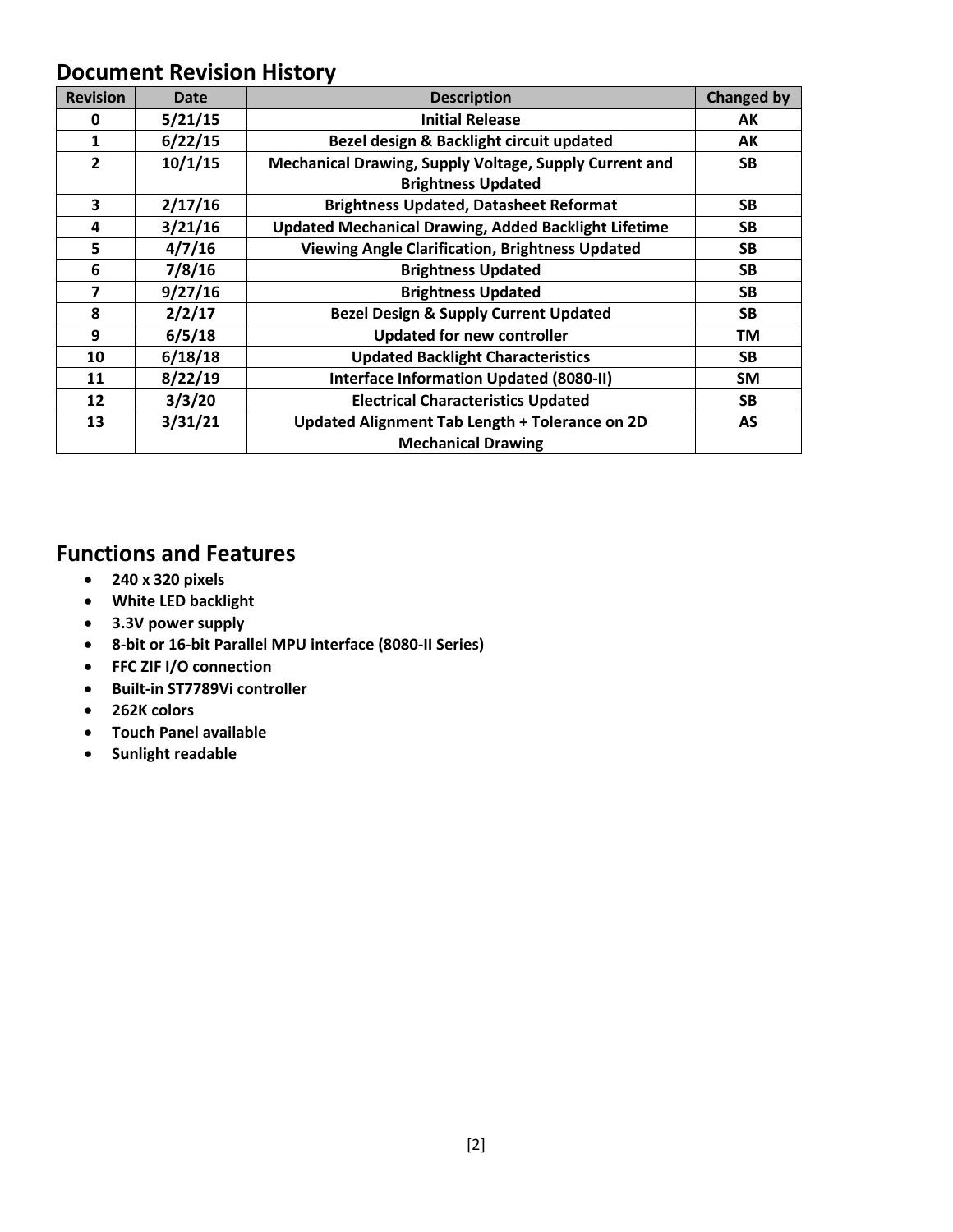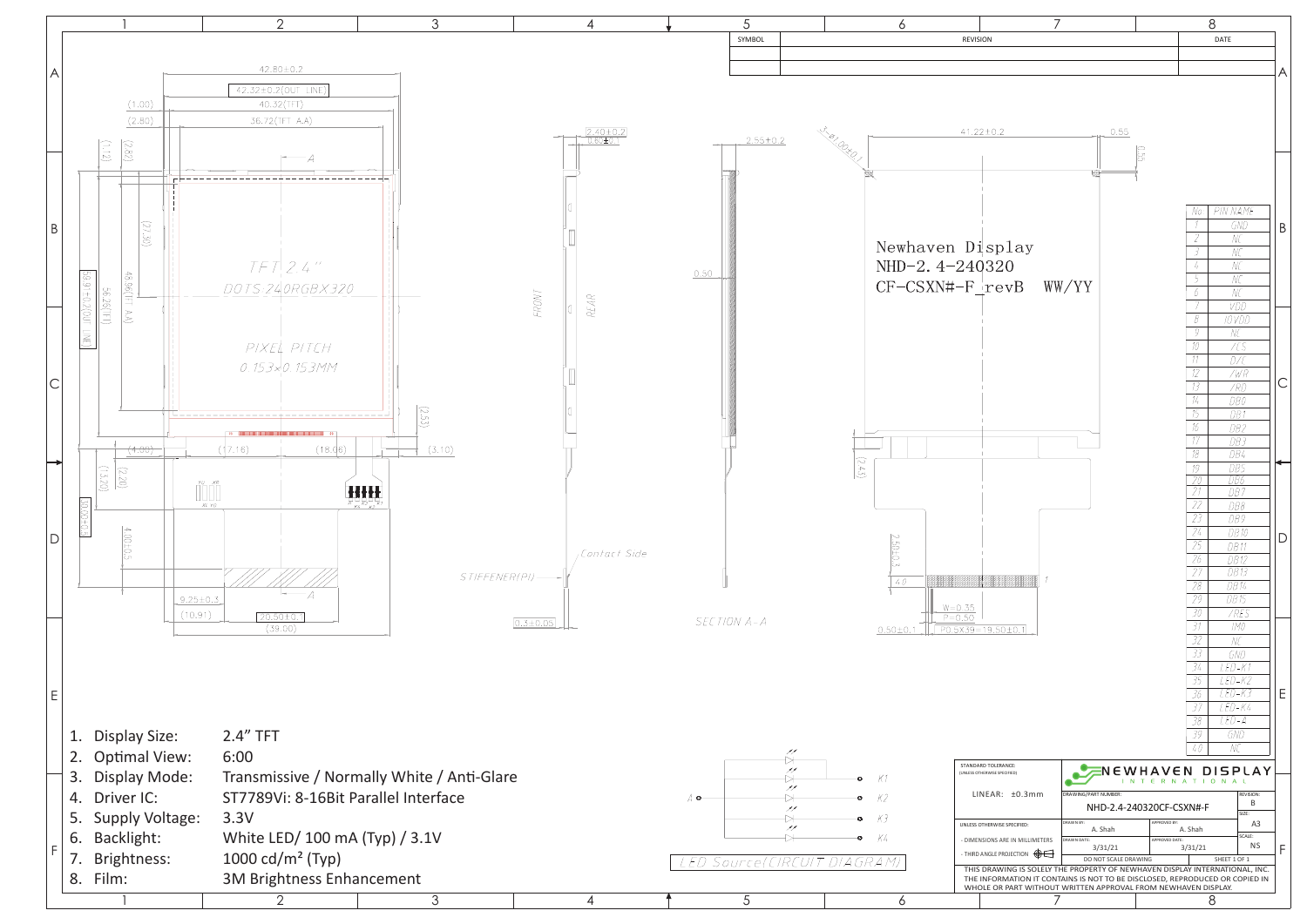## **Pin Description**

| Pin No.        | Symbol          | <b>External Connection</b> | <b>Function Description</b>                         |
|----------------|-----------------|----------------------------|-----------------------------------------------------|
| $\mathbf{1}$   | GND             | Power Supply               | Ground                                              |
| $\overline{2}$ | <b>NC</b>       | $\equiv$                   | No Connect                                          |
| 3              | NC              | $\overline{\phantom{a}}$   | No Connect                                          |
| 4              | NC              | $\blacksquare$             | No Connect                                          |
| 5              | NC              | $\overline{\phantom{a}}$   | No Connect                                          |
| 6              | NC              |                            | No Connect                                          |
| 7              | VDD             | Power Supply               | Supply Voltage for LCD (3.3V)                       |
| 8              | <b>IOVDD</b>    | Power Supply               | Supply Voltage for Logic (1.8V)                     |
| 9              | NC              |                            | No Connect                                          |
| 10             | /CS             | <b>MPU</b>                 | Active LOW Chip Select signal (can tie to GND)      |
| 11             | D/C             | <b>MPU</b>                 | Data / Command selection: '1' = Data; '0' = Command |
| 12             | /WR             | <b>MPU</b>                 | Active LOW Write signal                             |
| 13             | /RD             | <b>MPU</b>                 | Active LOW Read signal                              |
| 14             | DB <sub>0</sub> | <b>MPU</b>                 | Bi-directional data bus                             |
| 15             | DB1             | <b>MPU</b>                 |                                                     |
| 16             | DB <sub>2</sub> | <b>MPU</b>                 | 8-bit: use DB8-DB15                                 |
| 17             | DB <sub>3</sub> | <b>MPU</b>                 | 16-bit: use DB0-DB15                                |
| 18             | DB4             | <b>MPU</b>                 |                                                     |
| 19             | DB <sub>5</sub> | <b>MPU</b>                 |                                                     |
| 20             | DB <sub>6</sub> | <b>MPU</b>                 |                                                     |
| 21             | DB7             | <b>MPU</b>                 |                                                     |
| 22             | DB8             | <b>MPU</b>                 |                                                     |
| 23             | DB <sub>9</sub> | <b>MPU</b>                 |                                                     |
| 24             | <b>DB10</b>     | <b>MPU</b>                 |                                                     |
| 25             | <b>DB11</b>     | <b>MPU</b>                 |                                                     |
| 26             | <b>DB12</b>     | <b>MPU</b>                 |                                                     |
| 27             | <b>DB13</b>     | <b>MPU</b>                 |                                                     |
| 28             | <b>DB14</b>     | <b>MPU</b>                 |                                                     |
| 29             | <b>DB15</b>     | <b>MPU</b>                 |                                                     |
| 30             | /RES            | <b>MPU</b>                 | Active LOW Reset signal                             |
| 31             | IM <sub>0</sub> | <b>MPU</b>                 | IM0=0: 16-bit (8080-II)<br>IM0=1: 8-bit (8080-II)   |
| 32             | NC              |                            | No Connect                                          |
| 33             | GND             | Power Supply               | Ground                                              |
| 34             | LED-K1          | Power Supply               | <b>Backlight Cathode (Ground)</b>                   |
| 35             | LED-K2          | Power Supply               | <b>Backlight Cathode (Ground)</b>                   |
| 36             | LED-K3          | Power Supply               | <b>Backlight Cathode (Ground)</b>                   |
| 37             | LED-K4          | Power Supply               | <b>Backlight Cathode (Ground)</b>                   |
| 38             | LED-A           | Power Supply               | Backlight Anode (100mA @ 3.1V)                      |
| 39             | GND             | Power Supply               | Ground                                              |
| 40             | <b>NC</b>       | $\overline{\phantom{a}}$   | No Connect                                          |

**Recommended LCD connector:** 40-pin, 0.5mm pitch FFC connector **Molex P/N**: 54132-4062 or similar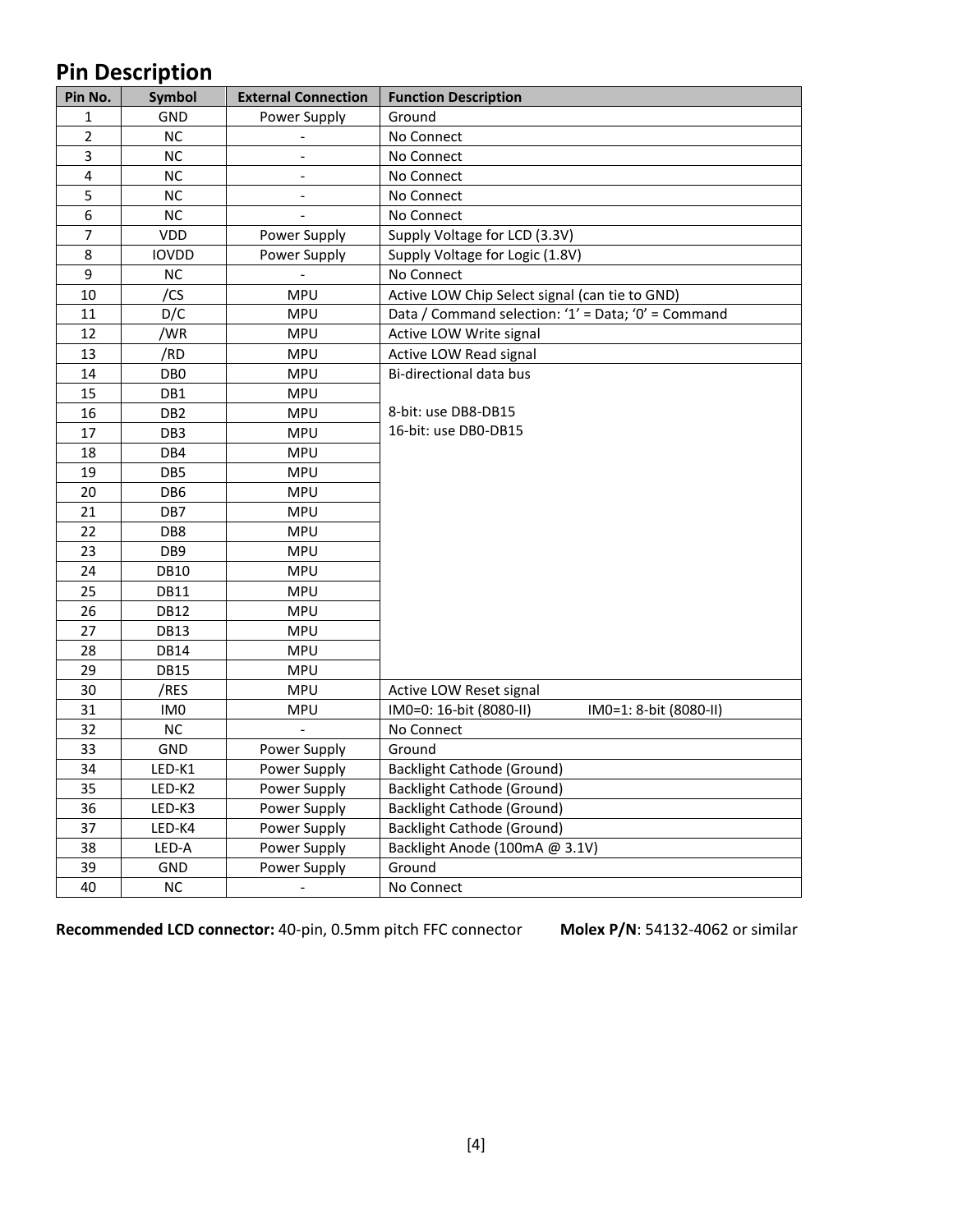#### **Wiring Diagram**

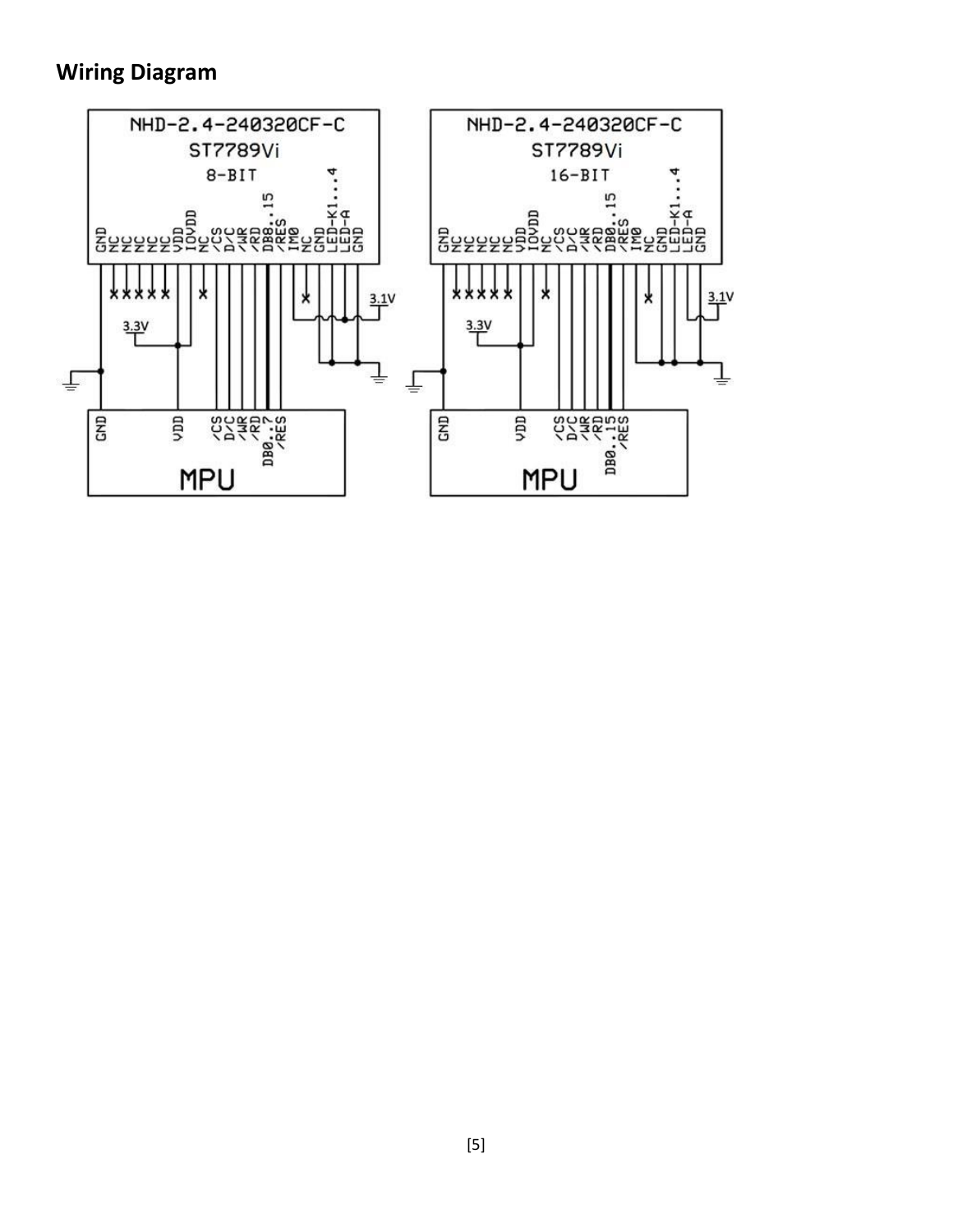#### **Electrical Characteristics**

| Item                               | <b>Symbol</b>           | <b>Condition</b>     | Min.                  | Typ.                     | Max.                  | <b>Unit</b> |
|------------------------------------|-------------------------|----------------------|-----------------------|--------------------------|-----------------------|-------------|
| <b>Operating Temperature Range</b> | Top                     | Absolute Max         | $-20$                 | $\overline{\phantom{0}}$ | $+70$                 | °C          |
| <b>Storage Temperature Range</b>   | $T_{ST}$                | Absolute Max         | -30                   | -                        | $+80$                 | °C          |
| Supply Voltage for LCD             | <b>V</b> <sub>DD</sub>  |                      | 2.4                   | 3.3                      | 3.6                   | $\vee$      |
| Supply Voltage for Logic           | <b>IOV<sub>DD</sub></b> | -                    | 1.65                  | 1.8                      | 3.6                   | v           |
| <b>Supply Current</b>              | $I_{DD}$                | $V_{DD} = 3.3 V$     | 2                     | 6                        | 12                    | mA          |
| "H" Level input                    | V <sub>IH</sub>         |                      | $0.7 * V_{DD}$        | $\overline{\phantom{0}}$ | $V_{DD}$              | v           |
| "L" Level input                    | V <sub>IL</sub>         | ٠                    | <b>V<sub>SS</sub></b> | $\overline{\phantom{a}}$ | $0.3 * V_{DD}$        | v           |
| "H" Level output                   | <b>V</b> <sub>OН</sub>  |                      | $0.8 * V_{DD}$        | $\overline{\phantom{0}}$ | <b>V<sub>DD</sub></b> | v           |
| "L" Level output                   | VOL                     |                      | <b>V<sub>SS</sub></b> | $\overline{\phantom{0}}$ | $0.2 * V_{DD}$        | v           |
|                                    |                         |                      |                       |                          |                       |             |
| <b>Backlight Supply Current</b>    | <b>LED</b>              | -                    |                       | 100                      | 125                   | mA          |
| <b>Backlight Supply Voltage</b>    | <b>VLED</b>             | $I_{LED}$ = 100 mA   | 2.8                   | 3.1                      | 3.5                   | $\vee$      |
| Backlight Lifetime*                |                         | $Top = 25^{\circ}$ C | 20.000                | 50.000                   |                       | Hrs.        |

\*Backlight lifetime is rated as Hours until **half-brightness**, under normal operating conditions. The LED of the backlight is driven by current drain; drive voltage is for reference only. Drive voltage must be selected to ensure backlight current drain is below MAX level stated

#### **Optical Characteristics**

| Item                  |        | Symbol      | <b>Condition</b> | Min.                                                                        | Typ.                         | Max.  | <b>Unit</b>              |                          |
|-----------------------|--------|-------------|------------------|-----------------------------------------------------------------------------|------------------------------|-------|--------------------------|--------------------------|
| Optimal               | Top    |             | φΥ+              | $CR \geq 10$                                                                |                              | 50    | $\overline{\phantom{a}}$ | $\circ$                  |
|                       | Bottom |             | φΥ-              |                                                                             |                              | 55    | $\overline{\phantom{a}}$ | $\circ$                  |
| Viewing<br>Angles     | Left   |             | θХ-              |                                                                             |                              | 55    | $\overline{\phantom{a}}$ | $\bullet$                |
|                       | Right  |             | $\theta$ X+      |                                                                             |                              | 55    | $\overline{\phantom{a}}$ | $\bullet$                |
| <b>Contrast Ratio</b> |        |             | <b>CR</b>        | $\overline{\phantom{a}}$                                                    | 150                          | 200   | $\overline{\phantom{a}}$ | $\overline{\phantom{a}}$ |
| Luminance             |        |             | Lv               | $I_{LED} = 100$ mA                                                          | 850                          | 1000  | 1450                     | cd/m <sup>2</sup>        |
|                       |        | <b>Rise</b> | $T_R$            |                                                                             |                              | 4     | 8                        | ms                       |
| <b>Response Time</b>  |        | Fall        | ΤF               | $T_{op} = 25^\circ C$                                                       | $\qquad \qquad \blacksquare$ | 12    | 24                       | ms                       |
| Chromaticity          |        |             | $X_R$            | $T_{OP}$ = 25 $\degree$ C<br>$\theta$ X = 0 $\degree$<br>$\phi Y = 0^\circ$ | 0.531                        | 0.561 | 0.591                    | -                        |
|                       |        | Red         | $Y_R$            |                                                                             | 0.314                        | 0.334 | 0.374                    | $\overline{\phantom{a}}$ |
|                       |        |             | $X_G$            |                                                                             | 0.291                        | 0.319 | 0.351                    | ۰                        |
|                       |        | Green       | YG               |                                                                             | 0.524                        | 0.564 | 0.614                    |                          |
|                       |        |             | $X_{B}$          |                                                                             | 0.112                        | 0.142 | 0.162                    | -                        |
|                       |        | Blue        | YB               |                                                                             | 0.051                        | 0.081 | 0.112                    |                          |
|                       |        |             | Xw               |                                                                             | 0.251                        | 0.291 | 0.331                    |                          |
|                       |        | White       | Yw               |                                                                             | 0.271                        | 0.311 | 0.351                    | $\overline{\phantom{a}}$ |

#### **Controller Information**

Built-in ST7789Vi controller. Please download specification at [https://www.newhavendisplay.com/resources\\_dataFiles/datasheets/LCDs/ST7789Vi.pdf](https://www.newhavendisplay.com/resources_dataFiles/datasheets/LCDs/ST7789Vi.pdf)

#### **Table of Commands**

Please download specification at [https://www.newhavendisplay.com/resources\\_dataFiles/datasheets/LCDs/ST7789Vi.pdf](https://www.newhavendisplay.com/resources_dataFiles/datasheets/LCDs/ST7789Vi.pdf)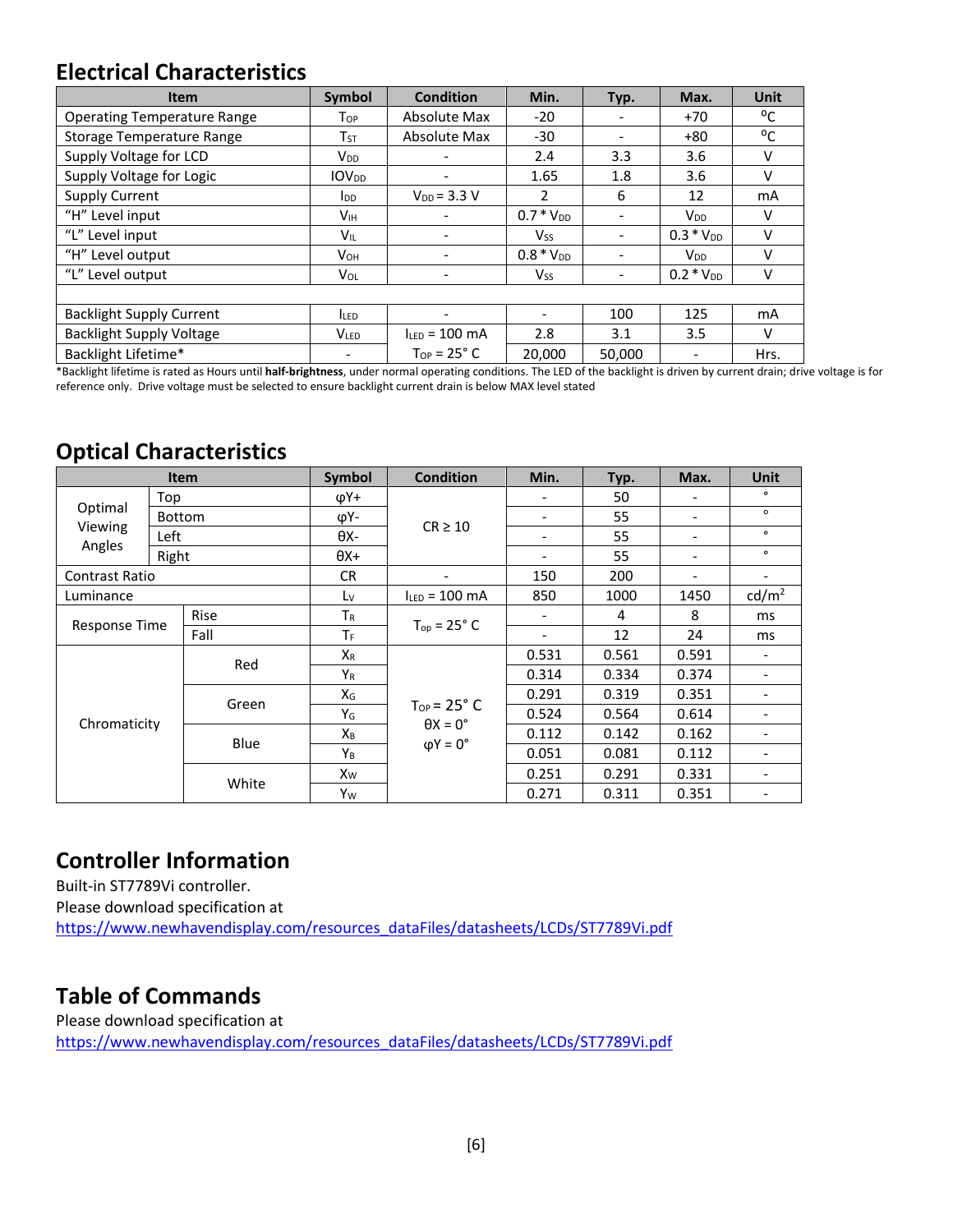## **Timing Characteristics**



#### **Parallel 16/8-bit Interface Timing Characteristics (8080-II system)**

| <b>Signal</b> | <b>Symbol</b>                    | <b>Parameter</b>                   | <b>Min</b>      | <b>Max</b> | <b>Unit</b> | <b>Description</b> |
|---------------|----------------------------------|------------------------------------|-----------------|------------|-------------|--------------------|
| D/CX          | $T_{\rm AST}$                    | Address setup time                 | 0               |            | ns          |                    |
|               | $T_{AHT}$                        | Address hold time (Write/Read)     | 10 <sup>1</sup> |            | ns          |                    |
|               | $T_{CHW}$                        | Chip select "H" pulse width        | $\Omega$        |            | ns          |                    |
| <b>CSX</b>    | $T_{\rm CS}$                     | Chip select setup time (Write)     | 15              |            | ns          |                    |
|               | $T_{RCS}$                        | Chip select setup time (Read ID)   | 45              |            | ns          |                    |
|               | <b>TRCSFM</b>                    | Chip select setup time (Read FM)   | 355             |            | ns          |                    |
|               | $T_{\rm cSF}$                    | Chip select wait time (Write/Read) | 10              |            | ns          |                    |
|               | $T_{\scriptstyle{\text{CSH}}}$   | Chip select hold time              | 10              |            | ns          |                    |
|               | $T_{WC}$                         | Write cycle                        | 66              |            | ns          |                    |
| <b>WRX</b>    | <b>T<sub>WRH</sub></b>           | Control pulse "H" duration         | 15              |            | ns          |                    |
|               | <b>T<sub>WRL</sub></b>           | Control pulse "L" duration         | 15              |            | ns          |                    |
|               | $T_{RC}$                         | Read cycle (ID)                    | 160             |            | ns          |                    |
| RDX (ID)      | $T_{RDH}$                        | Control pulse "H" duration (ID)    | 90              |            | ns          | When read ID data  |
|               | T <sub>RDL</sub>                 | Control pulse "L" duration (ID)    | 45              |            | ns          |                    |
| <b>RDX</b>    | $T_{\scriptscriptstyle\rm RCFM}$ | Read cycle (FM)                    | 450             |            | ns          | When read from     |
| (FM)          | TRDHFM                           | Control pulse "H" duration (FM)    | 90              |            | ns          | frame memory       |
|               | T <sub>RDLFM</sub>               | Control pulse "L" duration (FM)    | 355             |            | ns          |                    |
| D[17:0]       | $T_{\text{DST}}$                 | Data setup time                    | 10              |            | ns          | For CL=30pF        |
|               | $T_{\text{DHT}}$                 | Data hold time                     | 10              |            | ns          |                    |
|               | T <sub>RAT</sub>                 | Read access time (ID)              |                 | 40         | ns          |                    |
|               | T <sub>RATFM</sub>               | Read access time (FM)              |                 | 340        | ns          |                    |
|               | $T_{ODH}$                        | Output disable time                | 20              | 80         | ns          |                    |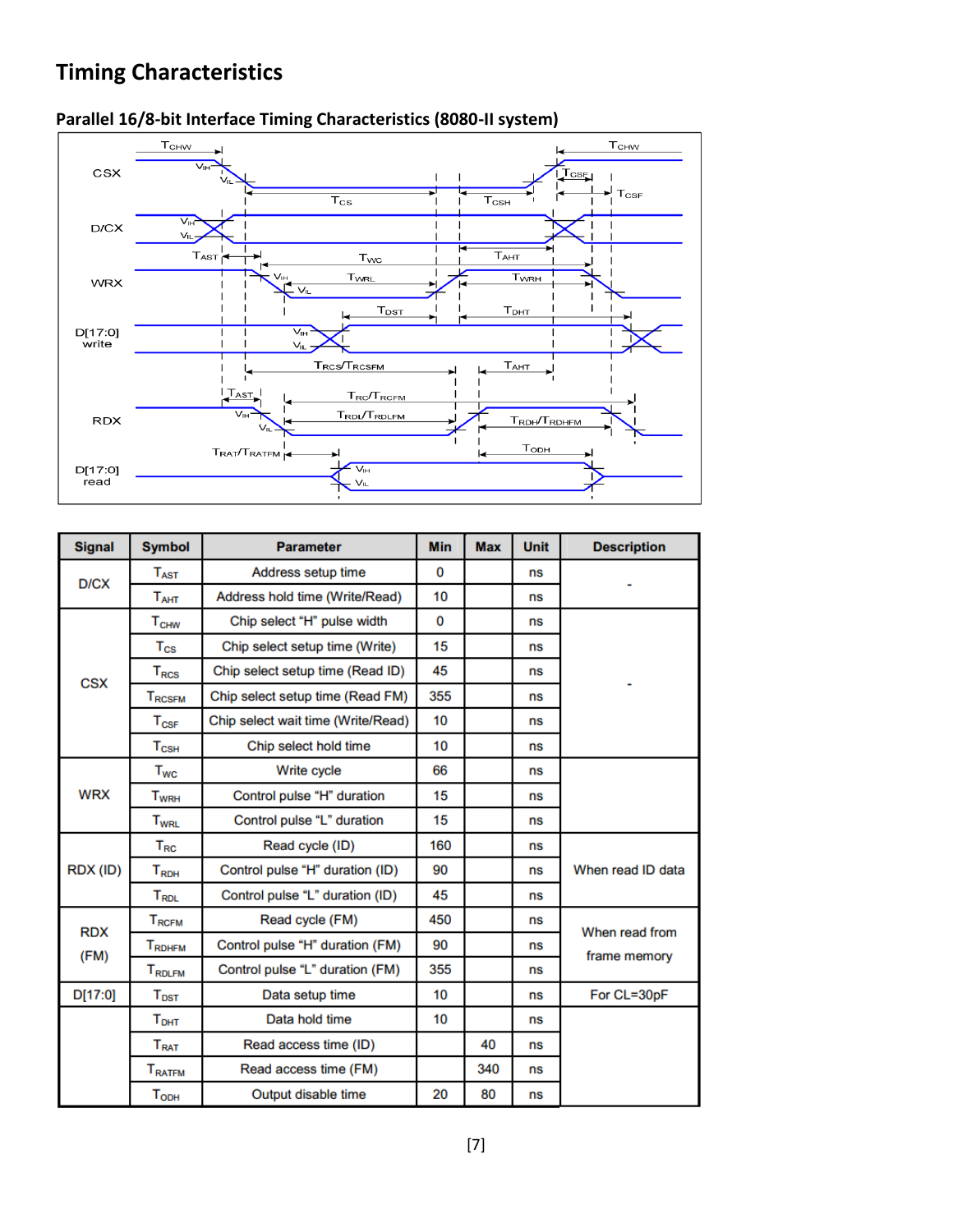#### **Reset Timing**







[8]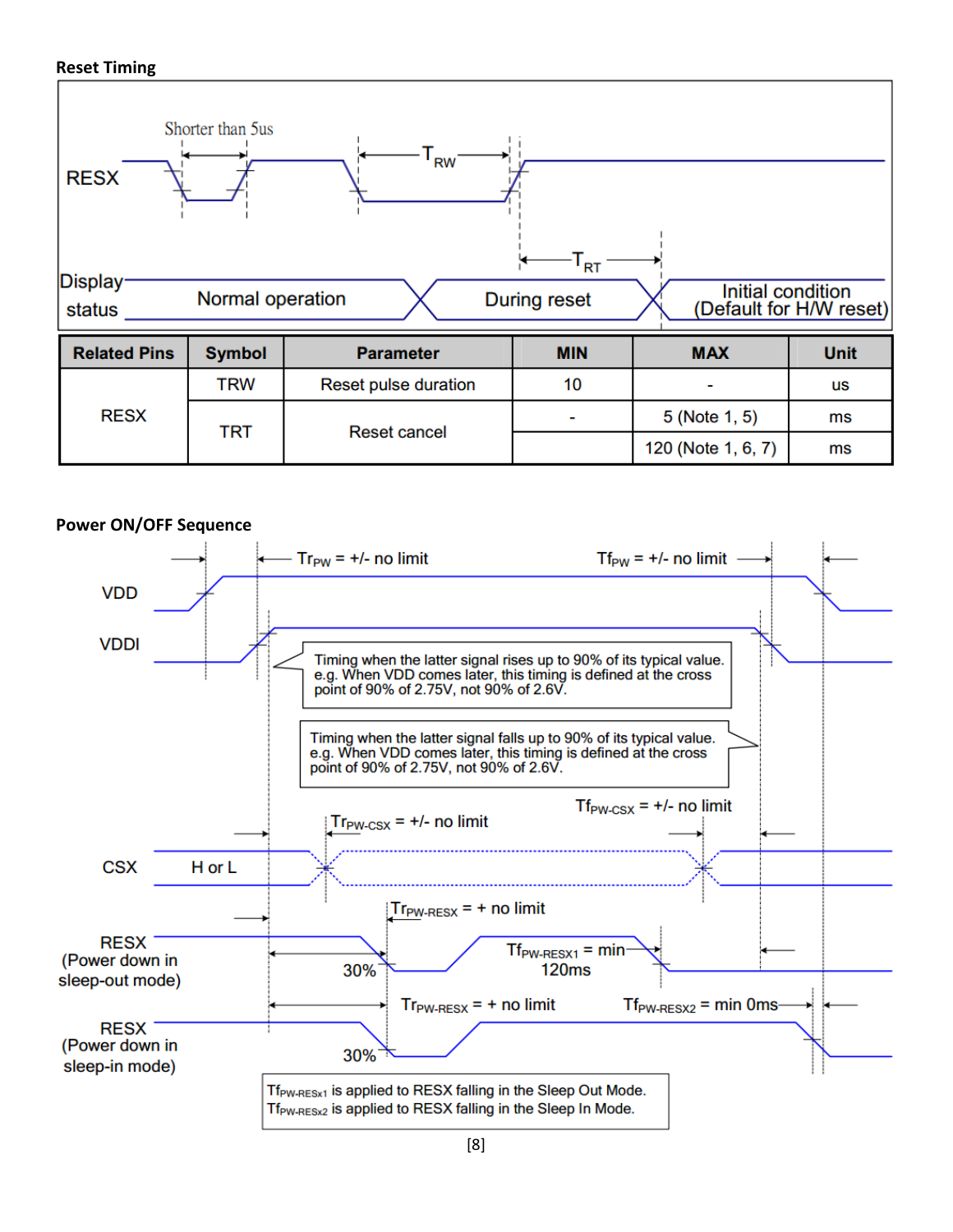#### **Example Initialization Code**

```
/*******************************************************************************/
void TFT_24_7789_Write_Command(unsigned int command)
{
GPIO ResetBits(GPIOC, CS1);
GPIO ResetBits(GPIOC, RS);
GPIO_SetBits(GPIOC, nRD);
GPIO ResetBits(GPIOC, nWR);
GPIO Write(GPIOB, command);
TFT delay(10);
GPIO SetBits(GPIOC, nWR);
TFT_delay(1);
}
/*******************************************************************************/
void TFT_24_7789_Write_Data(unsigned int data1)
{
GPIO Write(GPIOB, data1);
GPIO SetBits(GPIOC, RS);
GPIO ResetBits(GPIOC, nWR);
TFT delay(1);
GPIO SetBits(GPIOC, nWR);
}
/*******************************************************************************/
void TFT_24_7789_Init(void)
{
int n;
GPIO ResetBits(GPIOC, CS1);
GPIO SetBits(GPIOC, nRD);
GPIO ResetBits(GPIOC, nWR);
GPIO WriteBit(GPIOC, RES, Bit RESET);
TFT delay(100);
GPIO WriteBit(GPIOC, RES, Bit SET);
TFT_delay(100);
TFT_24_7789_Write_Command(0x0011);//exit SLEEP mode
TFT delay(100);
TFT 24 7789 Write Command(0x0036);
TFT 24 7789 Write Data(0x0080);//MADCTL: memory data access control
TFT 24 7789 Write Command(0x003A);
TFT 24 7789 Write Data(0x0066);//COLMOD: Interface Pixel format
TFT 24 7789 Write Command(0x00B2);
TFT247789 Write Data(0x000C);
TFT_24_7789_Write_Data(0x0C);
TFT 24 7789 Write Data(0x00);
TFT 24 7789 Write Data(0x33);
TFT 24 7789 Write Data(0x33);//PORCTRK: Porch setting
TFT 24 7789 Write Command(0x00B7);
TFT_24_7789_Write_Data(0x0035);//GCTRL: Gate Control
TFT24<sup>-7789</sub>Write<sup>-</sup>Command(0x00BB);</sup>
TFT_24_7789_Write_Data(0x002B);//VCOMS: VCOM setting
TFT 24 7789 Write Command(0x00C0);
TFT 24 7789 Write Data(0x002C);//LCMCTRL: LCM Control
TFT 24 7789 Write Command(0x00C2);
TFT 24 7789 Write Data(0x0001);
TFT 24 7789 Write Data(0xFF);//VDVVRHEN: VDV and VRH Command Enable
TFT_24_7789_Write_Command(0x00C3);
TFT_24_7789_Write_Data(0x0011);//VRHS: VRH Set
TFT 24 7789 Write Command(0x00C4);
TFT_24_7789_Write_Data(0x0020);//VDVS: VDV Set
```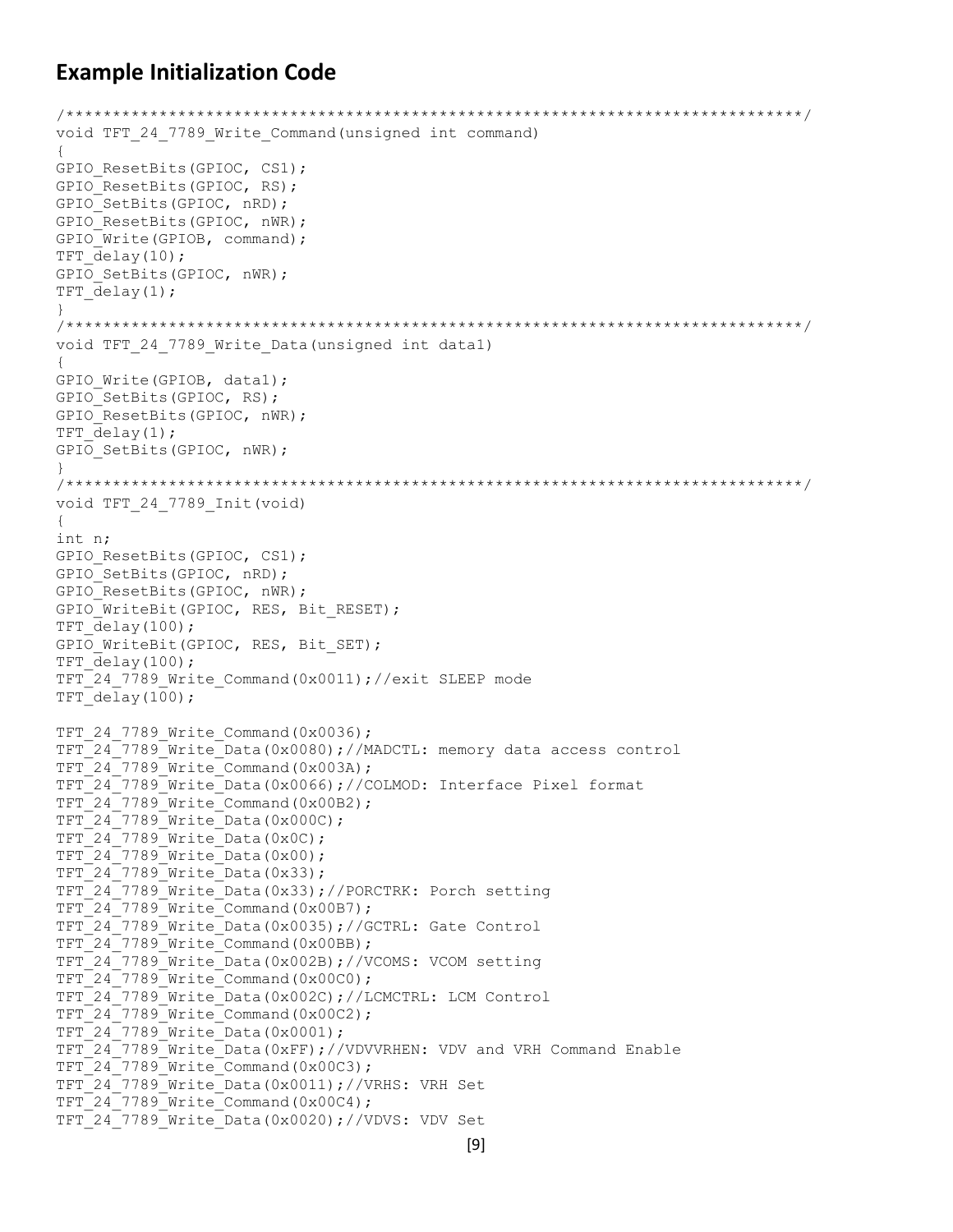TFT 24 7789 Write Command(0x00C6); TFT 24 7789 Write Data(0x000F);//FRCTRL2: Frame Rate control in normal mode TFT 24 7789 Write Command(0x00D0); TFT 24 7789 Write Data(0x00A4); TFT 24 7789 Write Data(0xA1);//PWCTRL1: Power Control 1 TFT 24 7789 Write Command(0x00E0); TFT\_24\_7789\_Write\_Data(0x00D0); TFT\_24\_7789\_Write\_Data(0x0000); TFT 24 7789 Write Data(0x0005); TFT 24 7789 Write Data(0x000E); TFT 24 7789 Write Data(0x0015); TFT 24 7789 Write Data(0x000D); TFT 24 7789 Write Data(0x0037);  $TFT$  24 7789 Write Data(0x0043); TFT\_24\_7789\_Write\_Data(0x0047); TFT\_24\_7789\_Write\_Data(0x0009); TFT 24 7789 Write Data(0x0015); TFT 24 7789 Write Data(0x0012); TFT 24 7789 Write Data(0x0016); TFT 24 7789 Write Data(0x0019);//PVGAMCTRL: Positive Voltage Gamma control TFT 24 7789 Write Command(0x00E1); TFT 24 7789 Write Data(0x00D0); TFT\_24\_7789\_Write\_Data(0x0000); TFT\_24\_7789\_Write\_Data(0x0005); TFT 24 7789 Write Data(0x000D); TFT 24 7789 Write Data(0x000C); TFT 24 7789 Write Data(0x0006);  $TFT$  $24$  $7789$  Write Data(0x002D);  $TFT$  $24$  $7789$  Write Data(0x0044); TFT 24 7789 Write Data(0x0040); TFT 24 7789 Write Data(0x000E); TFT 24 7789 Write Data(0x001C); TFT 24 7789 Write Data(0x0018); TFT 24 7789 Write Data(0x0016); TFT 24 7789 Write Data(0x0019);//NVGAMCTRL: Negative Voltage Gamma control TFT 24 7789 Write Command(0x002A); TFT 24 7789 Write Data(0x0000); TFT 24 7789 Write Data(0x0000); TFT 24 7789 Write Data(0x0000); TFT 24 7789 Write Data(0x00EF);//X address set  $TFT$  $24$  7789 Write Command(0x002B); TFT\_24\_7789\_Write\_Data(0x0000); TFT 24 7789 Write Data(0x0000); TFT 24 7789 Write Data(0x0001); TFT 24 7789 Write Data(0x003F);//Y address set TFT  $delay(10)$ ; } /\*\*\*\*\*\*\*\*\*\*\*\*\*\*\*\*\*\*\*\*\*\*\*\*\*\*\*\*\*\*\*\*\*\*\*\*\*\*\*\*\*\*\*\*\*\*\*\*\*\*\*\*\*\*\*\*\*\*\*\*\*\*\*\*\*\*\*\*\*\*\*\*\*\*\*\*\*\*\*/